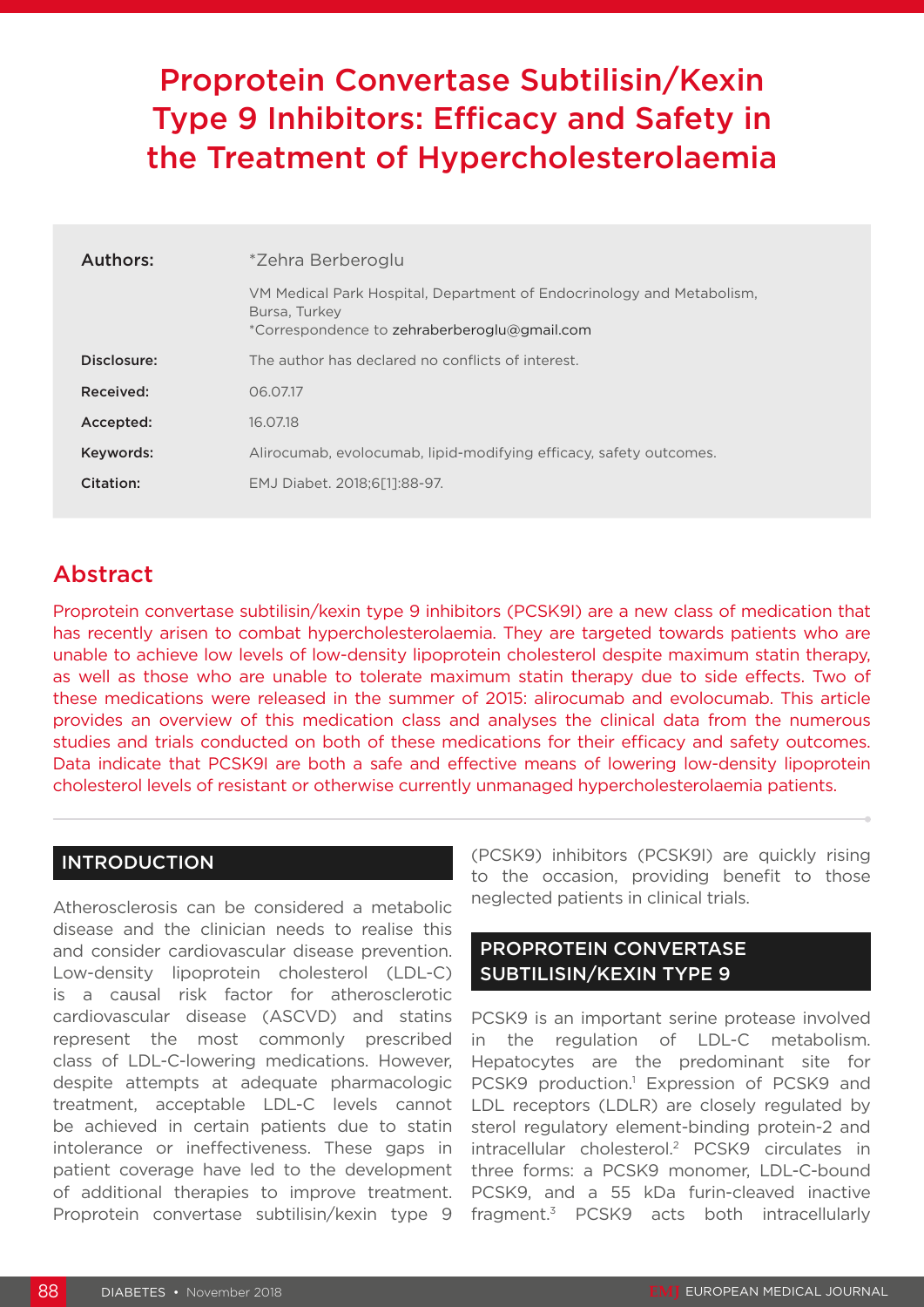(as a chaperone rather than a catalytic enzyme) as well as a secreted factor.<sup>3,4</sup> Extracellular PCSK9 binds to epidermal growth factor-like repeat-A located at the extracellular domain of the LDLR and interferes with the LDLR, recycling back after internalisation with LDL-C and directing the LDLR to the lysosomes for its destruction.<sup>5</sup>

Gain-of-function mutations alter the natural function, leading to hyperactivity of the *PCSK9* gene, which degrades LDLR in excess, thus increasing LDL-C levels.<sup>6-8</sup> These rare mutations, recognised as a third cause of autosomaldominant familial hypercholesterolaemia (FH), are not only associated with high cholesterol levels but also with a greater atherosclerotic burden.6-9 Conversely, loss-of-function mutations result in lower LDL-C levels throughout the course of life and a lower rate of cardiovascular events.<sup>10,11</sup> Therefore, these findings definitively established PCSK9 synthesis, activity, and/or the PCSK9–LDLR binding mechanism as a therapeutic target for reducing LDL-C and the risk of ASCVD.

## PROPROTEIN CONVERTASE SUBTILISIN/KEXIN TYPE 9 INHIBITORS

Various modalities to inhibit PCSK9 have been studied, including inhibition of production by gene silencing through antisense oligonucleotides or small interfering RNA; prevention of PCSK9 binding to LDLR using monoclonal antibodies (mAb), epidermal growth factor-like repeat-A, mimetic peptides, or adnectins; and inhibition of PCSK9 autocatalytic sites.12-15

Inclisiran is a long-acting RNA-interference agent targeting PCSK9 synthesis. A Phase I trial<sup>16</sup> demonstrated reductions of 75% and 51% in PCSK9 and LDL-C concentrations, respectively, with doses ≥300 mg. In a Phase II randomised clinical trial  $(RCT)$ ,<sup>17</sup> including adults unable to reach LDL-C goals with maximum-tolerated statin doses, the mean reductions in LDL-C levels were 27.9–41.9% after a single dose of inclisiran and 35.5–52.6% after two doses (p<0.001 for all comparisons versus placebo) at Day 180. At Day 240, the reductions in PCSK9 and LDL-C remained significantly lower than baseline with all the studied doses. Two 300 mg injections produced the greatest reduction in LDL-C, with 48% of patients achieving an LDL-C level <50 mg/dL. Serious adverse events (AE), tracked until Day 210, occurred in 11% of inclisiran recipients and 8% of placebo recipients. Injection-site reactions, the most common AE, occurred in 5% of inclisiran recipients but in no placebo recipients. Injections were given every 3 or 6 months. The results of this study will inform the dose and dosing regimen for a Phase III cardiovascular outcomes study with inclisiran.

Use of mAb has been the most efficacious approach thus far in inhibiting PCSK9. Systemic absorption of PCSK9-specific mAb occurs via lymphatic circulation and via diffusion to blood vessels in proximity of the injection site.<sup>18,19</sup> The time required to reach the peak of maximal concentration varies between 2 and 8 days, with absolute bioavailability that ranges from 50-100%.<sup>20</sup> Indeed, LDL-C levels decrease rapidly, reaching their lowest concentrations by approximately 15 days. With time, levels of plasma mAb decrease, reaching undetectable levels by around 60 days.<sup>21</sup> Unlike small molecule drugs, which are commonly eliminated via renal or hepatic routes, mAb are cleared by different mechanisms, including fluid-phase pinocytosis and receptor-mediated endocytosis in phagocytes.18,22 However, no additional information has been provided to fully understand the mechanisms of Ab internalisation and clearance.

Currently, at least six mAb have been or are being developed and tested. Alirocumab and evolocumab are the front-runners of the PCSK9I that are approved by the U.S. Food and Drug Administration (FDA) and European Medicines Agency (EMA) to be used in adult patients with heterozygous FH and non-FH or clinically significant ASCVD requiring additional LDL-C lowering or mixed dyslipidaemia, as adjunct treatment to diet. These include the following cases:

- **>** In combination with a statin or a statin with other lipid-lowering therapies (LLT) in patients unable to reach LDL-C goals with maximum-tolerated statin doses.
- **>** Alone or in combination with other LLT in patients who are statin-intolerant or for whom a statin is contraindicated.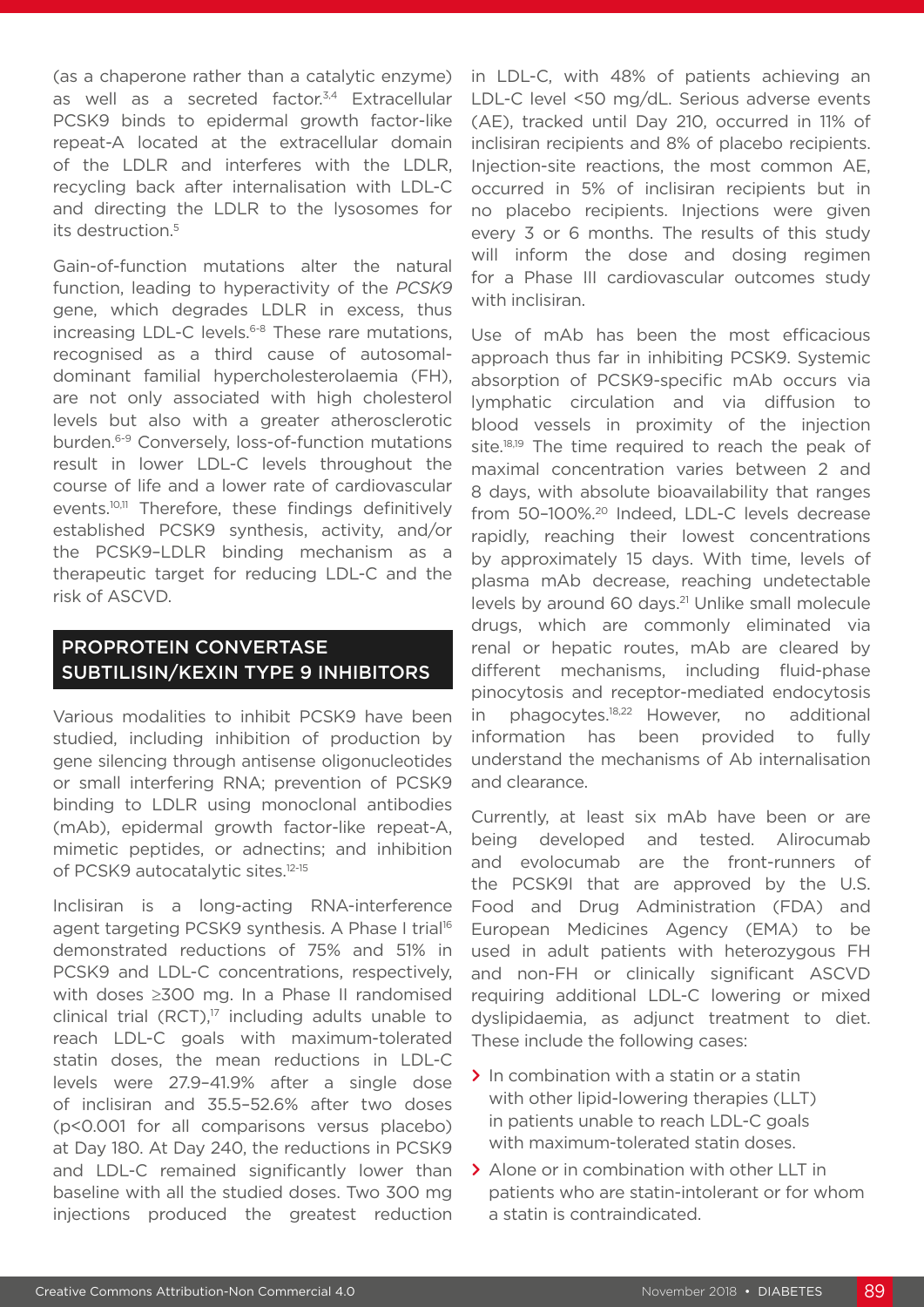Evolocumab reduced LDL-C by approximately 30% in a patient subgroup that had at least one mutant *LDLR* allele with residual functionality, whereas individuals with two null or completely non-functional alleles did not respond.23,24 Therefore, evolocumab has received an additional indication in homozygous FH adults and adolescents >12 years old with residual LDLR function in combination with other LLT.

The starting dose of subcutaneously injected alirocumab is 75 mg biweekly; it can be

increased up to 150 mg biweekly. In comparison, the dose of evolocumab is 140 mg biweekly or 420 mg monthly. The global clinical development programme for bococizumab, a humanised, rather than fully human, mAb with approximately 3% murine sequence remaining in the antigenbinding complementarity-determining regions, was discontinued due to an unanticipated attenuation of LDL-C lowering over time, a higher level of immunogenicity, and a higher number of injection-site reactions.

Table 1: Efficacy of anti-proprotein convertase subtilisin/kexin type 9 antibodies in patients with hypercholesterolaemia: summary of Phase III and long-term trials selected for inclusion of review of data.

| Study                                            | Number of<br>participants                                                  | Follow-up,<br>weeks | Population                                                                                                                               | <b>Treatment</b>                                                     | Percentage reduction<br>in LDL-C                                                                                                             |  |
|--------------------------------------------------|----------------------------------------------------------------------------|---------------------|------------------------------------------------------------------------------------------------------------------------------------------|----------------------------------------------------------------------|----------------------------------------------------------------------------------------------------------------------------------------------|--|
| <b>ALI</b>                                       |                                                                            |                     |                                                                                                                                          |                                                                      |                                                                                                                                              |  |
| ODYSSEY<br><b>LONG</b><br>TERM <sup>25</sup>     | 2.341                                                                      | $24 - 78$           | HeFH with CHD or CHD<br>equivalent with LDL-C<br>≥70 mg/dL on maximum<br>tolerated statin therapy                                        | ALI 150 mg<br>Q2W or PBO                                             |                                                                                                                                              |  |
| Ray et al., <sup>26</sup><br>2016                | 4.974                                                                      | $24 - 104$          | Established ASCVD or high CV<br>risk such as HeFH with LDL-C<br>inadequately controlled on existing<br>treatment (statin/other LLT/diet) | ALI 75-150 mg<br>Q2W or control                                      | PBO-controlled trials:<br>ALI: 55.4%; PBO: 2.7%<br>EZE-controlled trials:<br>ALI: 48.1%; EZE: 18.0%;<br>An average LDL-C<br><50 mg/dL: 33.1% |  |
| <b>EVO</b>                                       |                                                                            |                     |                                                                                                                                          |                                                                      |                                                                                                                                              |  |
| Combined<br>OSLER-1 and<br>OSLER-2 <sup>27</sup> | 4,465; EVO: 2,976;<br>HeFH: 247; statin<br>intolerance: 254:<br>PBO: 1,489 | 52                  | Subjects who completed<br>Phase II or III EVO studies                                                                                    | ST plus EVO<br>(420 mg Q4W<br>or 140 mg Q2W)<br>or ST alone          | EVO: 61.0%                                                                                                                                   |  |
| Koren et al., <sup>28</sup><br>2017              | 543                                                                        | >4 years            | Patients who completed<br>double-blind Phase II studies<br>and entered into a multiyear,<br>open-label extension                         | EVO 420 mg<br>Q4W plus SoC                                           | 57.0% (median)                                                                                                                               |  |
| DESCARTES <sup>29</sup>                          | 901                                                                        | 52                  | Hypercholesterolaemia; LDL-C<br>$\geq$ 75 mg/dL on background of<br>atorvastatin 10-80 mg/day<br>with or without EZE                     | EVO 420 mg<br>Q4W: PBO                                               | EVO: 50.1%; PBO:<br>6.8% LDL-C goal of<br><70 mg/dL: EVO:<br>82.3% PBO: 6.4%                                                                 |  |
| GLAGOV30                                         | 968                                                                        | 76                  | Angiographic coronary disease                                                                                                            | EVO 420 mg<br>Q4W; PBO                                               | EVO: 56.3 mg/dL<br>decrease (61.1%);<br>PBO: 0.2 mg/dL<br>increase ( $p < 0.0001$ )                                                          |  |
| FOURIER <sup>31</sup>                            | 27,564                                                                     | 48                  | High-risk, stable patients<br>with established CVD with<br>LDL-C $\geq$ 70 mg/dL or<br>non-HDL-C ≥100 mg/dL                              | EVO or PBO<br>Q2W or Q4W with<br>atorvastatin with<br>or without EZE | 59.0%                                                                                                                                        |  |

ALI: alirocumab; ASCVD: atherosclerotic cardiovascular disease; CHD: coronary heart disease; CV: cardiovascular; CVD: cardiovascular disease; EVO: evolocumab; EZE: ezetimibe; HeFH: heterozygous familial hypercholesterolaemia; LDL-C: low-density lipoprotein cholesterol; LLT: lipid-lowering therapy; PBO: placebo; Q2W: one dose every 2 weeks; Q4W: one dose every 4 weeks; ST: standard therapy; SoC: standard of care.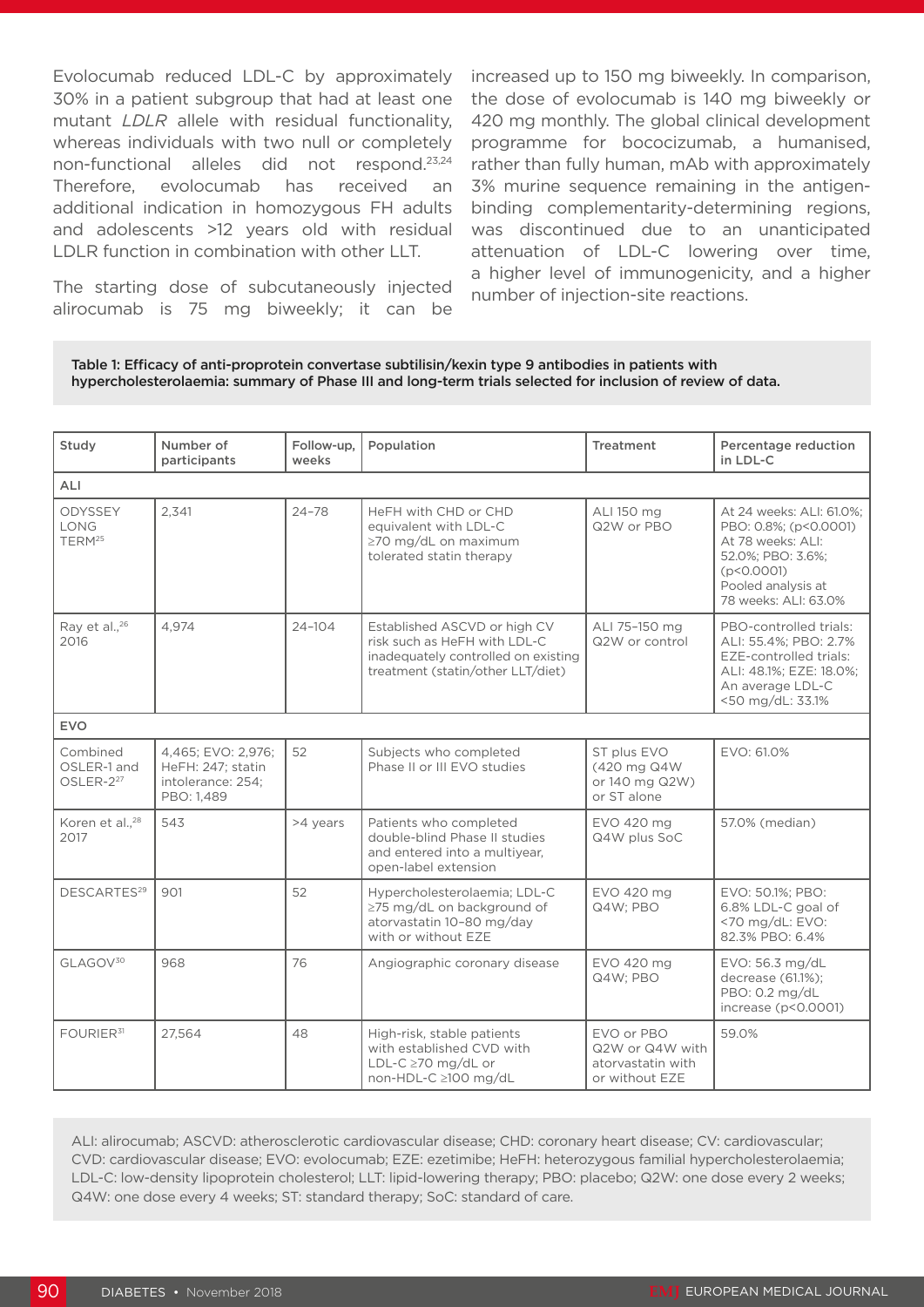## OVERVIEW OF CLINICAL TRIALS OF PROPROTEIN CONVERTASE SUBTILISIN/KEXIN TYPE 9: SPECIFIC MONOCLONAL ANTIBODIES

To date, almost 30 Phase II and III RCT have been reported, mainly using evolocumab or alirocumab versus various comparators. Patient groups studied included those with FH, hypercholesterolaemia with high cardiovascular risk on usual or maximal LLT, and statin intolerance.

## Efficacy of Proprotein Convertase Subtilisin/Kexin Type 9 Inhibitors Long-Term Trials (Table 125-31)

ODYSSEY LONG TERM25 was a Phase III RCT comparing the efficacy of alirocumab with placebo for 78 weeks in patients at high ASCVD risk. At Week 24, there was a 61.0% reduction from baseline in LDL-C levels in the alirocumab group compared to a 0.8% increase in the placebo group (62.0% reduction in alirocumab group compared to placebo) (p<0.0001). The difference between alirocumab and placebo in LDL-C reduction at Week 24 was similar in patients with heterozygous FH and non-FH. The LDL-C at Week 48 in alirocumab versus placebo groups was 57.9 mg/dL versus 122.6 mg/dL, respectively. Alirocumab therapy sustained a 58.0% reduction in LDL-C at 78 weeks. Eighty-one percent of alirocumab patients achieved their prespecified LDL-C goal compared to 9% for placebo (p<0.0001).

Data from the open label OSLER-1 and OSLER-2 RCT assessing the efficacy of evolocumab were combined into a single analysis set.<sup>27</sup> After a median follow-up of 11.1 months, evolocumab reduced LDL-C from a mean of 120 mg/dL to 48 mg/dL and patients achieved a 61.0% reduction in LDL-C compared to standard therapy alone (p<0.001). Significant reductions in lipoprotein (Lp)a and triglyceride levels with a mild increase in high-density lipoprotein cholesterol (HDL-C) with treatment of either evolocumab or alirocumab were also noted.<sup>25,27</sup> Evolocumab reduced non-HDL-C levels by 52.0% and apolipoprotein B (apoB) by 47.3% (p<0.001).27 Results from an open-label extension (OLE) study showed sustained reductions in LDL-C levels. At approximately 2, 3, and 4 years of follow-up, the median LDL-C concentration

was reduced by 59.0%, 59.0%, and 57.0%, respectively, from parent study baseline.<sup>28</sup>

#### Pooled Analyses and Meta-Analyses

Data were pooled from 10 Phase III ODYSSEY trials, including patients randomised to alirocumab 75/150 mg every 2 weeks or control for 24–104 weeks and added to background statin therapy in 8 trials.<sup>26</sup> Six of the studies, representing ˜80% of the population, had a minimum study duration of 52 weeks. The average percentage change in LDL-C from baseline was -55.4% for alirocumab and 2.7% for placebo, and -48.1% with alirocumab and -18.0% with ezetimibe. Overall, 33.1% of patients achieved an average LDL-C <50 mg/dL during treatment (44.7–52.6% allocated to alirocumab, 6.5% allocated to ezetimibe). The overall distribution of each lipid parameter during treatment largely reflected the greater proportion of patients achieving very low levels of LDL-C, non-HDL-C, and apoB in the alirocumab group.

Three meta-analyses confirmed the efficacy of PCSK9I (Table 2).<sup>32-34</sup> Zhang et al.<sup>32</sup> demonstrated that for equipotent dosages and dosing intervals, evolocumab and alirocumab had essentially identical LDL-C-lowering efficacy at 52 weeks follow-up. The LDL-C reduction following evolocumab treatment was 54.6%, and the absolute mean reduction was -78.9 mg/dL versus placebo and -36.3% versus ezetimibe. HDL-C increased by 7.6% versus placebo and 6.4% versus ezetimibe. The efficacy outcome for alirocumab was similar. LDL-C reduced by >50% versus placebo. A less marked reduction in LDL-C was found when compared with ezetimibe (-29.9%). HDL-C level increased by a mean of 8%. Besides a significant reduction in non-HDL-C, there was a reduction in very-LDL-C with evolocumab and in apoB with alirocumab. $32$  Lipinski et al. $33$  reported that PCSK9 inhibition alone led to 57.0% lower LDL-C, 46.0% lower apoB, and 24.3% lower Lpa. Compared with placebo, PCSK9I resulted in a LDL-C reduction of 69.0%. A maximum reduction of LDL-C of 57.8% was seen in patients with high baseline statin therapy. Many trials found at least one LDL-C value as low as 25 mg/dL.

Navarese et al.<sup>34</sup> conducted a meta-analysis of 24 RCT with a mean follow-up of 44.6 weeks.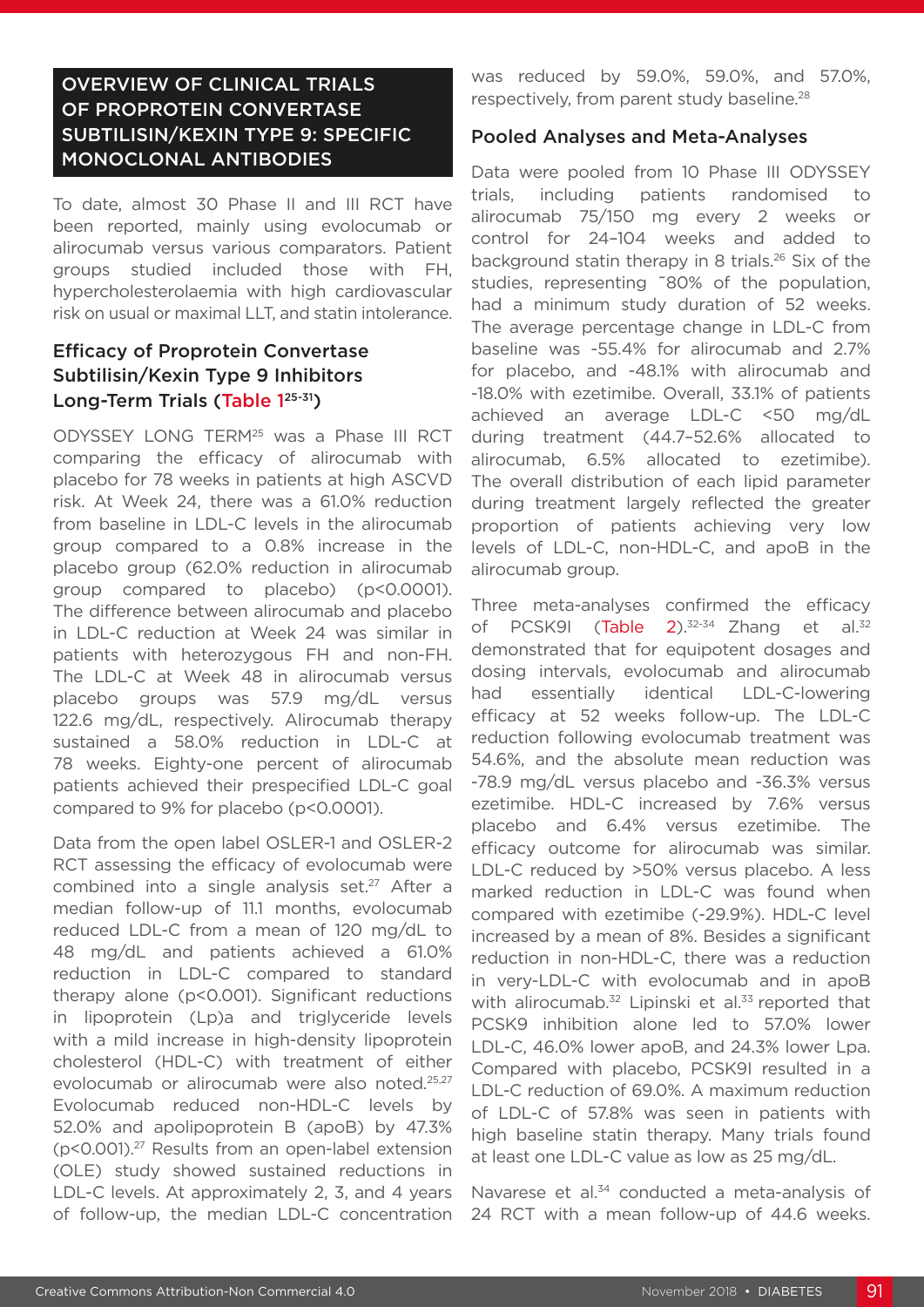Table 2: Comparison of four meta-analyses on proprotein convertase subtilisin/kexin type 9 inhibitors.

| Study                                  | Number                | Total number | Reduction                                | Clinical outcome       |                        |                     | Adverse effects of                                                         |  |
|----------------------------------------|-----------------------|--------------|------------------------------------------|------------------------|------------------------|---------------------|----------------------------------------------------------------------------|--|
|                                        | of trials<br>analysed | of patients  | in LDL-C                                 | All-cause<br>mortality | <b>CV</b><br>mortality | <b>CV</b><br>events | <b>PCSK9</b> inhibitors<br>(severe, leading to<br>discontinuation of drug) |  |
| Zhang et al., $32$<br>2015             | 25                    | 12.200       | EVO: 54.6%<br>ALI: 52.6%                 | Reduced                | Reduced                | Reduced             | N/A                                                                        |  |
| Lipinski et al., 33<br>2016            | 17                    | 13.083       | 57.0%                                    | Reduced                | N/A                    | N/A                 | $1.6 - 1.9%$                                                               |  |
| Navarese et al., <sup>34</sup><br>2015 | 24                    | 10.159       | 47.5%                                    | Reduced                | Reduced                | Reduced             | N/A                                                                        |  |
| Li et al., $35$<br>2015                | 20                    | 9.880        | 65.29 mg/dL (95%<br>CI: -72.08-[-58.49]) | N/A                    | N/A                    | N/A                 | No significant difference<br>between the groups                            |  |

ALI: alirocumab; CI: confidence interval; CV: cardiovascular; N/A: data not available; LDL-C: low-density lipoprotein cholesterol; PCSK9: proprotein convertase subtilisin/kexin type 9.

Most trials involved patients treated with statins who had not met target LDL-C goals, although some focussed only on statin-intolerant patients. Data showed that PCSK9I led to a 25.0% average reduction in Lpa and a 47.5% reduction in LDL-C (p<0.001), with a larger reduction when compared with placebo (-58.8%) than when compared with ezetimibe (-36.2%). The relative reduction in LDL-C levels with PCSK9I was similar to, or even slightly greater, in statin-treated patients. Although statins might induce PCSK9 upregulation, partially attenuating the LDL-C-lowering effect of PCSK9I, a combination of statins and mAb results in an additional reduction of LDL-C by 50–60% compared to statin monotherapy; this finding highlights the potential value of PCSK9 inhibition as an adjunct to standard therapy.36,37 In addition, the effect was measured independent of the applied statin doses.<sup>29</sup> Zhang et al.<sup>38</sup> found that PCSK9-specific mAb reduced LDL-C in combination with a statin and suppressed hepatocyte sterol regulatory element-binding protein-regulated genes. Li et al.<sup>35</sup> reported similar efficacy of evolocumab and alirocumab in absolute terms (Table 2). Since other meta-analyses evaluated efficacy in relative terms, this meta-analysis could not be compared directly; however, the overall results were consistent with studies reporting percent changes.

Recently, a pooled analysis focussing on elderly patients demonstrated that evolocumab-treated patients ≥65 years achieved an LDL–C reduction of 58.4-62.9% at the mean of Weeks 10 and 12.<sup>39</sup> The LDL–C concentration in patients ≥75 years was reduced by 59.9–68.6%.

## Safety and Adverse Events of Proprotein Convertase Subtilisin/ Kexin Type 9 Inhibitors (Table 3)

In the ODYSSEY LONG TERM trial,<sup>25</sup> overall AE rates were similar among the groups. Myalgia was more frequent with alirocumab than with placebo (5.4% versus 2.9%; p=0.006). Injection-site reactions and neurocognitive and ophthalmologic events were also more frequent in the alirocumab group, but differences did not reach statistical significance. Discontinuation due to AE was comparable among groups. Of interest, AE in the subgroup of patients with a LDL-C level <25 mg/dL were similar to the overall alirocumab group.

In the OSLER trials, most AE occurred with almost similar frequency in all groups.<sup>27</sup> Injection-site reactions led to 0.2% of patients stopping therapy. Arthralgia, headache, limb pain, and fatigue were more frequent in the evolocumab group, but liver function and creatine kinase remained unchanged. Rates of overall AE, serious AE, and elevations in aminotransferase or creatine kinase levels were similar among evolocumab-treated patients with LDL-C levels <40 mg/dL or <25 mg/dL as in those with higher levels. A total of 79% of patients persisted with evolocumab treatment, with a mean exposure duration of 44 months.<sup>28</sup>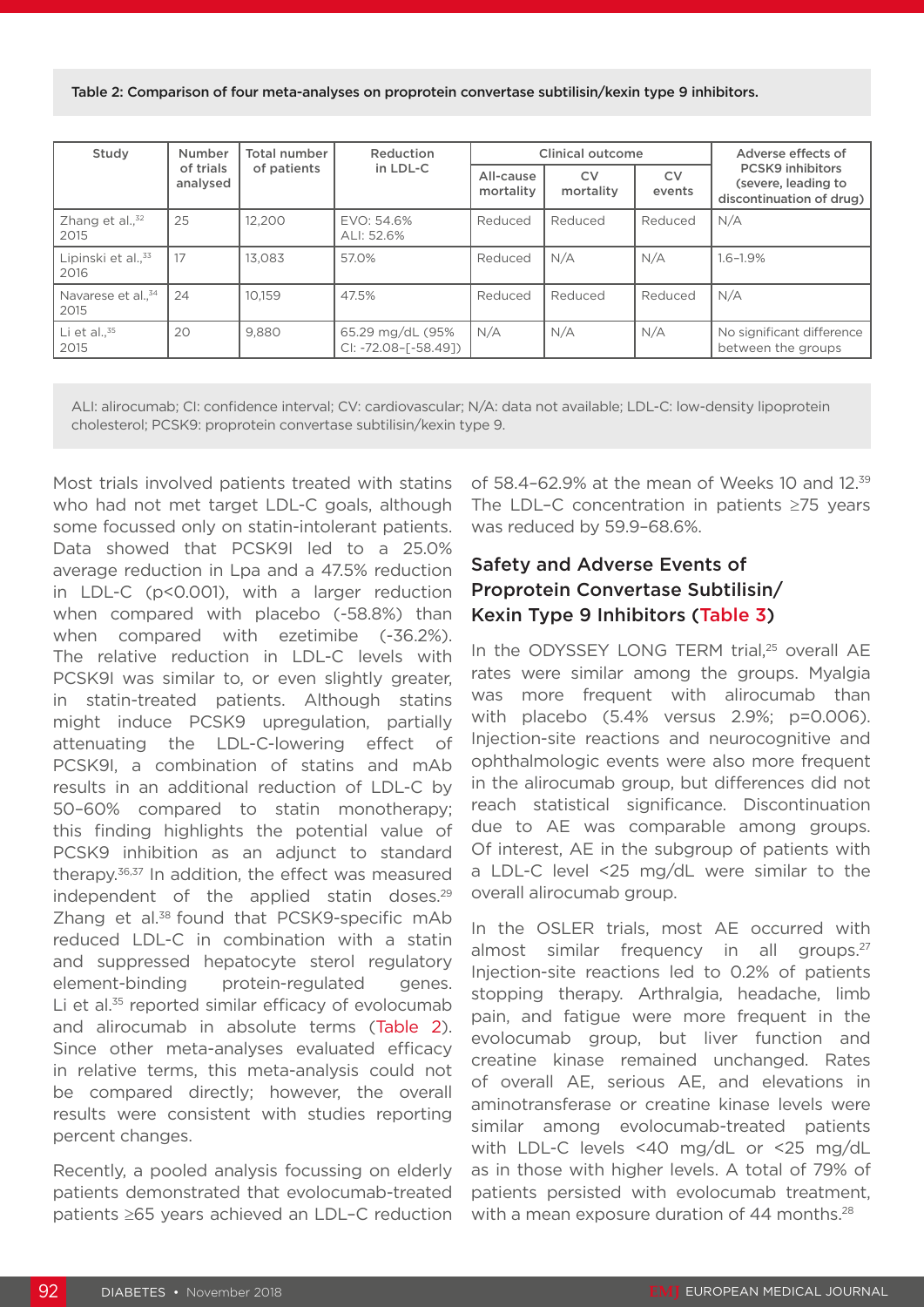#### Table 3: Safety of anti-proprotein convertase subtilisin/kexin type 9 monoclonal antibodies in patients with hypercholesterolaemia.

| Study                                                                                                                | Any TEAE                                                                                                                                                                   | <b>Serious TEAE</b>                                                                                                                                                    | Maior CV events                                                                                                                                                                                                     | AE leading to<br>discontinuation                                                                                                                                     | <b>ADA testing</b><br>results                                                                                                                                                                                | Mortality                                                                                                                                                                 |
|----------------------------------------------------------------------------------------------------------------------|----------------------------------------------------------------------------------------------------------------------------------------------------------------------------|------------------------------------------------------------------------------------------------------------------------------------------------------------------------|---------------------------------------------------------------------------------------------------------------------------------------------------------------------------------------------------------------------|----------------------------------------------------------------------------------------------------------------------------------------------------------------------|--------------------------------------------------------------------------------------------------------------------------------------------------------------------------------------------------------------|---------------------------------------------------------------------------------------------------------------------------------------------------------------------------|
| ALI                                                                                                                  |                                                                                                                                                                            |                                                                                                                                                                        |                                                                                                                                                                                                                     |                                                                                                                                                                      |                                                                                                                                                                                                              |                                                                                                                                                                           |
| ODYSSEY<br>LONG TERM <sup>25</sup>                                                                                   | ALI: 81.0%;<br>PBO: 82.5%                                                                                                                                                  | ALI: 18.7%;<br>PBO: 19.5%                                                                                                                                              | CV AE confirmed<br>by adjudication:<br>ALI: 4.6%: PBO: 5.1%<br>Major CV AE in post hoc<br>analysis confirmed by<br>adjudication: ALI: 1.7%;<br>PBO: 3.3%, (p=0.02);<br>48% relative risk<br>reduction in CVD events | ALI: 7.2%;<br>PBO: 5.8%                                                                                                                                              | <b>NR</b>                                                                                                                                                                                                    | AE leading<br>to death:<br>ALI: 0.5%:<br>PBO: 1.3%                                                                                                                        |
| Ray et al., <sup>26</sup><br>2016                                                                                    | PBO-controlled<br>trials:<br>ALI: 79.9%;<br>PBO: 81.3%<br>EZE-controlled<br>trials:<br>ALI: 76.0%;<br>EZE: 73.9%                                                           | PBO-controlled<br>trials:<br>ALI: 16.6%;<br>PBO: 17.2%<br>EZE-controlled trials:<br>ALI: 17.0%;<br>EZE: 13.9%                                                          | NR LDL-C percent<br>reduction was inversely<br>correlated with MACE<br>rates (HR: 0.71 [95%<br>Cl: 0.57-0.89)] per<br>additional 50% reduction<br>in LDL-C; p=0.003                                                 | PBO-controlled trials:<br>ALI: 6.2%; PBO: 5.7%<br>EZE-controlled trials:<br>ALI: 9.7%; EZE: 10.7%                                                                    | <b>NR</b>                                                                                                                                                                                                    | PBO-controlled<br>trials:<br>ALI: 0.7%;<br>PBO: 1.1%<br>EZE-controlled<br>trials:<br>ALI: 0.7%;<br>EZE: 1.5%                                                              |
| <b>EVO</b>                                                                                                           |                                                                                                                                                                            |                                                                                                                                                                        |                                                                                                                                                                                                                     |                                                                                                                                                                      |                                                                                                                                                                                                              |                                                                                                                                                                           |
| Combined<br>OSLER-1<br>and<br>OSLER-2 <sup>27</sup>                                                                  | EVO: 69.2%;<br>ST: 64.8%                                                                                                                                                   | EVO: 7.5%;<br>ST: 7.5%                                                                                                                                                 | EVO: 0.95%;<br>ST: 2.18%; 53% reduction<br>in CV events in post hoc<br>analysis at 1 year                                                                                                                           | EVO: 2.4%;<br>ST: N/A                                                                                                                                                | <b>Binding</b><br>Ab: 0.3%;<br>non-neutralising<br>Ab                                                                                                                                                        | EVO: 0.14%;<br>ST: 0.41%                                                                                                                                                  |
| Koren et al., <sup>28</sup><br>2017<br>$($ >4-year<br>data)                                                          | 37.6%                                                                                                                                                                      | 3.5%                                                                                                                                                                   | 0.9%                                                                                                                                                                                                                | 0.2%                                                                                                                                                                 | Binding Ab: 0.0%<br>Neutralising<br>Ab: 0.0%                                                                                                                                                                 | 21% (during an<br>average of 44<br>months of drug<br>exposure)                                                                                                            |
| DESCARTES <sup>29</sup>                                                                                              | EVO: 74.8%;<br>PBO: 74.2%                                                                                                                                                  | EVO: 5.5%;<br>PBO: 4.3%                                                                                                                                                | Atherosclerotic<br>events confirmed<br>by adjudication:<br>EVO: 1.0%; PBO: 0.7%                                                                                                                                     | EVO: 2.2%;<br>PBO: 1.0%                                                                                                                                              | Binding Ab:<br>0.5%; no anti-<br>evolocumab-<br>neutralising Ab                                                                                                                                              | EVO: 0.3%:<br>PBO: 0.0%                                                                                                                                                   |
| GLAGOV <sup>30</sup>                                                                                                 | <b>NR</b>                                                                                                                                                                  | <b>NR</b>                                                                                                                                                              | EVO: 12.2%<br>PBO: 15.3%<br>PAV: EVO:<br>decreased by 0.95%;<br>PBO: increased by 0.05%                                                                                                                             | <b>NR</b>                                                                                                                                                            | <b>Binding</b><br>Ab: 0.2%;<br>non-neutralising<br>Ab                                                                                                                                                        | CV death:<br>EVO: 0.6%;<br>PBO: 0.8%                                                                                                                                      |
| FOURIER <sup>31</sup>                                                                                                | EVO: 77.4%;<br>PBO: 77.4%                                                                                                                                                  | EVO: 24.8%;<br>PBO: 24.7%                                                                                                                                              | EVO: 9.8%:<br>PBO: 11.3% (p<0.001)                                                                                                                                                                                  | EVO: 1.6%:<br>PBO: 1.5%                                                                                                                                              | Binding Ab:<br>0.3%; no non-<br>neutralising Ab                                                                                                                                                              | EVO: 3.2%:<br>PBO: 3.1%                                                                                                                                                   |
| Toth et al., <sup>42</sup><br>2017<br>A pooled<br>safety<br>analysis from<br>Phase II or III<br>randomised<br>trials | Integrated<br>parent studies<br>EVO: 51.1%;<br>control*: 49.6%<br>Integrated interim<br>extension studies<br>Year 1 SoC-<br>controlled period<br>EVO: 70.0%;<br>SoC: 66.0% | Integrated<br>parent studies<br>EVO: 2.8%; control*:<br>21.% Integrated<br>interim extension<br>studies<br>Year 1 SoC-<br>controlled period<br>EVO: 7.8%;<br>SoC: 7.8% | ${\sf NR}$                                                                                                                                                                                                          | Integrated<br>parent studies<br>EVO: 1.9%; control*:<br>2.3% Integrated<br>interim extension<br>studies<br>Year 1 SoC-controlled<br>period<br>EVO: 2.5%:<br>SoC: N/A | Integrated<br>parent studies<br>Binding Ab: 0.2%;<br>no neutralising<br>antibodies<br>Integrated interim<br>extension studies<br>Year 1 SoC-<br>controlled period<br>Binding Ab: 0.4%;<br>no neutralising Ab | Integrated<br>parent studies<br>EVO: 0.08%;<br>control*: 0.05%<br>Integrated interim<br>extension studies<br>Year 1 SoC-<br>controlled period<br>EVO: 0.13%;<br>SoC: 0.4% |

\*Control includes placebo and ezetimibe treatment groups.

Ab: antibody; ADA: antidrug antibody; AE: adverse event; ALI: alirocumab; CI: confidence interval; CV: cardiovascular; CVD: cardiovascular disease; EVO: evolocumab; EZE: ezetimibe; HR: hazard ratio; LDL-C: low-density lipoprotein cholesterol; MACE: major adverse coronary events; N/A: not applicable; NR: not reported; PAV: percent atheroma volume; PBO: placebo; SoC: standard of care; ST: standard therapy; TEAE: treatment-emergent adverse event.

Four meta-analyses confirmed the safety of placebo or standard therapy.<sup>32-35</sup> Zhang et al.<sup>32</sup> PCSK9I, without differences regarding serious showed that for equipotent dosages and AE among patients treated with both mAb and dosing intervals, evolocumab and alirocumab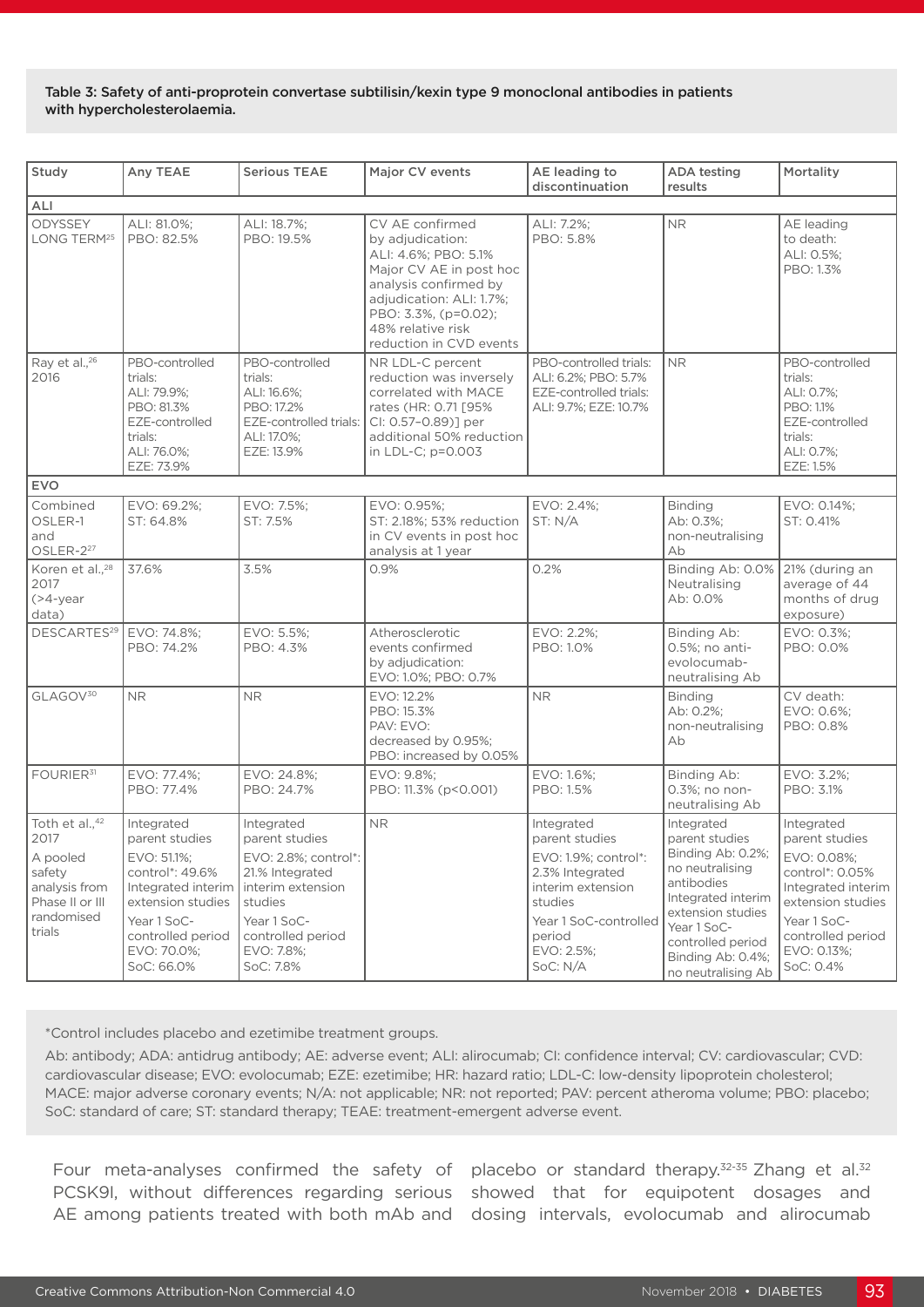had essentially identical side effect profiles. Overall, no significant difference between PCSK9I and placebo (or ezetimibe) was noted, except that alirocumab was associated with an increased rate of injection-site reactions (p=0.02) and evolocumab reduced the rate of abnormal liver function (p=0.03), both compared with placebo. No significant difference in safety outcomes was detected between monthly 420 mg and fortnightly 140 mg evolocumab treatments.

In a pooled analysis of alirocumab trials up to 78 weeks in duration, overall rates of treatment-emergent AE (TEAE), serious AE, discontinuations because of TEAE, and deaths were comparable with controls.<sup>40</sup> Alirocumab was associated with a higher incidence of local injection-site reactions, pruritus, and upper respiratory tract infection signs and symptoms. As patients with persistently positive antidrug antibody (Ab) have been shown to experience a greater incidence of injection-site reactions, an immune-based response is possible; however, the precise mechanism is unknown.<sup>41</sup> Similarly, the precise mechanism for the increased rate of pruritus with alirocumab is unknown. Jones et al.40 considered the higher incidence of upper respiratory tract infection signs and symptoms to be a chance finding. It was not related to low LDL-C concentrations and there was no mechanistic basis for an increase in this AE category with alirocumab. The incidence of musculoskeletal, neurologic, ophthalmologic, and hepatic events was similar between alirocumab and control groups.

Similarly, a pooled safety analysis of evolocumab in >6,000 patients from double-blind and OLE studies demonstrated comparable overall AE rates between evolocumab and control in parent trials and in Year 1 of OLE trials, as were those for serious AE.42 Nasopharyngitis was the most common AE documented. Injection-site reactions were reported by 3.3% of patients receiving evolocumab and 3.0% of controls in the parent studies and by 4.1% in the extension studies. Infrequent elevations of serum transaminases, bilirubin, and creatine kinase, as well as musclerelated AE, occurred, with similar rates between groups. Neurocognitive AE were infrequent and balanced during the parent studies. In the OLE trials, 0.9% of evolocumab-treated patients and 0.3% of controls reported neurocognitive AE.

No new safety concerns were identified in the GLAGOV trial.30 The study was not large enough to make any definitive statements about safety, but AE looked reassuring, with no significant excess in rate of injection-site reactions, myalgia, and neurocognitive events. The rates of laboratory abnormalities were low in both groups. The FOURIER study<sup>31</sup> found no significant difference between the groups with regard to AE, with the exception of injection-site reactions, which were more common with evolocumab (2.1% versus 1.6%).

Muscle-related AE occurred in 12% of evolocumab-treated patients and 23% of ezetimibe-treated patients in the 12-week, Phase III GAUSS-2 trial evaluating statinintolerant patients.<sup>43</sup> The percentage of patients who discontinued participation in the study was similar among patients receiving evolocumab and ezetimibe.<sup>44</sup> The Phase III ODYSSEY ALTERNATIVE trial<sup>44</sup> included patients with a history of muscle symptoms related to at least two previous statins. This was the only study design to include a placebo run-in period and a statin-rechallenge to confirm statin intolerance. The run-in period was completed by 87.0% of patients, with 15.9% of alirocumab-treated patients discontinuing due to muscle-related symptoms. The rate of skeletal muscle-related TEAE was significantly lower for alirocumab-treated patients than for atorvastatin-treated patients.45

A potential problem of long-term Ab treatment is the occurrence of antidrug Ab. Humanised mAb are immunogenic and can trigger production of neutralising antibodies. Approximately 16% of patients taking bococizumab develop high titres of neutralising Ab that interfere with the capacity of the Ab to bind to PCSK9, resulting in marked attenuation of its LDL-C-lowering effect. Evolocumab and alirocumab are fully human mAb and, therefore, are theoretically less likely to induce auto-Ab compared to humanised (95% human sequence) therapeutic Ab. Very few cases of antidrug Ab have been published to date. Only 0.2–0.3% of patients developed transient anti-evolocumab Ab.28,37 No PCSK9-neutralising Ab were observed.27,28,30,42 No reduction of LDL-C-lowering or an off-target effect has been reported, but this topic requires long-term observation.<sup>42</sup>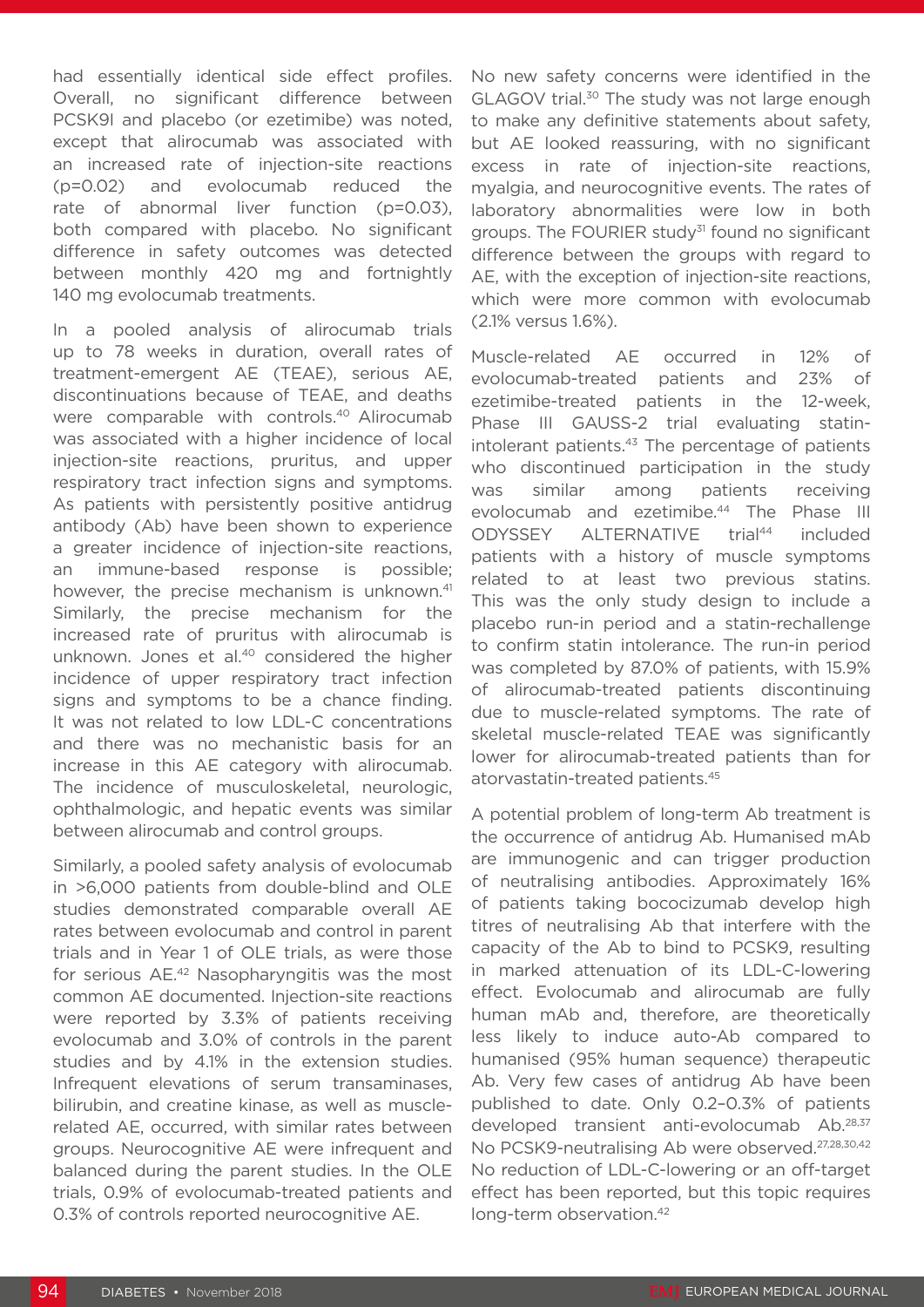PCSK9 inhibition has been suggested to have a deleterious impact on adrenal function as a result of impaired delivery of Lp cholesterol to the adrenal glands to support adrenal steroidogenesis, particularly when LDL-C is reduced to extremely low levels. Evaluation of a male patient with a heterozygous PCSK9 loss-of-function mutation provided the opportunity to determine the effect of PCSK9 deficiency on adrenal function.<sup>46</sup> The patient had no detectable plasma PCSK9 and an LDL-C level of 24 mg/dL. Baseline adrenal function tests and cortisol response to adrenocorticotropic hormone stimulation were normal, suggesting that genetic PCSK9 deficiencies were not associated with abnormal adrenal function. Moreover, the safety of PCSK9 inhibition was evident in a family, including the proband with an LDL-C of 49 mg/dL and a daughter with an LDL-C of 14 mg/dL. The daughter had a premature stop codon in the protein transcript inherited from her mother and a second mutation from her father that deleted an arginine residue at codon 97. She was reported to have total deficiency of PCSK9 but normal intelligence, motor skills, kidney and liver function, and blood pressure.<sup>47</sup>

An analysis including Phase II and III trials showed that alirocumab was associated with a favourable safety profile when LDL-C was reduced to very low levels.<sup>48</sup> Of alirocumabtreated patients, 23.8% achieved LDL-C <25 mg/dL and 8.6% achieved LDL-C <15 mg/dL. No safety signals were observed and TEAE were generally similar among all alirocumab-treated patients, those achieving very-LDL-C levels, and those in the control group.

Since cholesterol is an important component of neurons and PCSK9 is involved in cortical neuron regeneration, impairments of neurocognitive function have been a major concern of the drastic LDL-C reduction following PCSK9I administration.49 However, PCSK9 loss-offunction variants have not been associated with impaired cognitive performance.<sup>50</sup> In addition, Lp and mAb do not cross the blood–brain barrier and there is even some evidence of a possible decrease in dementia risk.<sup>51</sup> In the ODYSSEY LONG TERM and OSLER studies, neurocognitive changes were more common

with PCSK9I (although not statistically significant) but were infrequent (<1%) and not related to the degree of LDL-C reduction.<sup>25,27,28</sup> However, these studies have several limitations: the occurrence of AE may have been confounded by the open-label design of the OSLER studies; the number of patients is relatively small and the duration of follow-up is too short to be considered definitive; and there is no information about the patients' baseline cognition. Neurocognitive events were self-reported by patients and no formal neurocognitive testing was used.

Navarese et al.<sup>34</sup> did not provide any neurocognitive AE data. A network metaanalysis found a significant 2.3-fold increased risk of neurocognitive AE with PCSK9I, primarily because of the inclusion of the aforementioned two trials.25,27,33 The most common events were memory loss and amnesia (both ≤0.5%).40 Serious neurologic events were single occurrences, without evidence of a common pathogenic mechanism. In contrast, a pooled analysis did not find any neurocognitive event differences between alirocumab and placebo or ezetimibe.40 A more objective assessment of evolocumab's neurocognitive effects was recently completed in the EBBINGHAUS study, showing no differences between groups with regard to executive function as well as working memory, memory function, and psychomotor speed after 20 months.52 It should also be noted that LDLR can act as the entry point for some viruses, including hepatitis  $C$  virus,<sup>53</sup> and it is unknown whether PCSK9I can increase the risk of hepatitis C virus infection.

#### **CONCLUSION**

PCSK9I have satisfactory lipid-modifying effects with acceptable safety profiles in patients with FH or non-FH. Some issues, however, should be taken into consideration. First, the mAb is injected subcutaneously, making it less possible for a long-term treatment. Additionally, caution needs to be taken for possible hypocholesterolaemia-associated AE and antidrug Ab. More clinical data are needed to ascertain whether these are potential problems or are of no concern.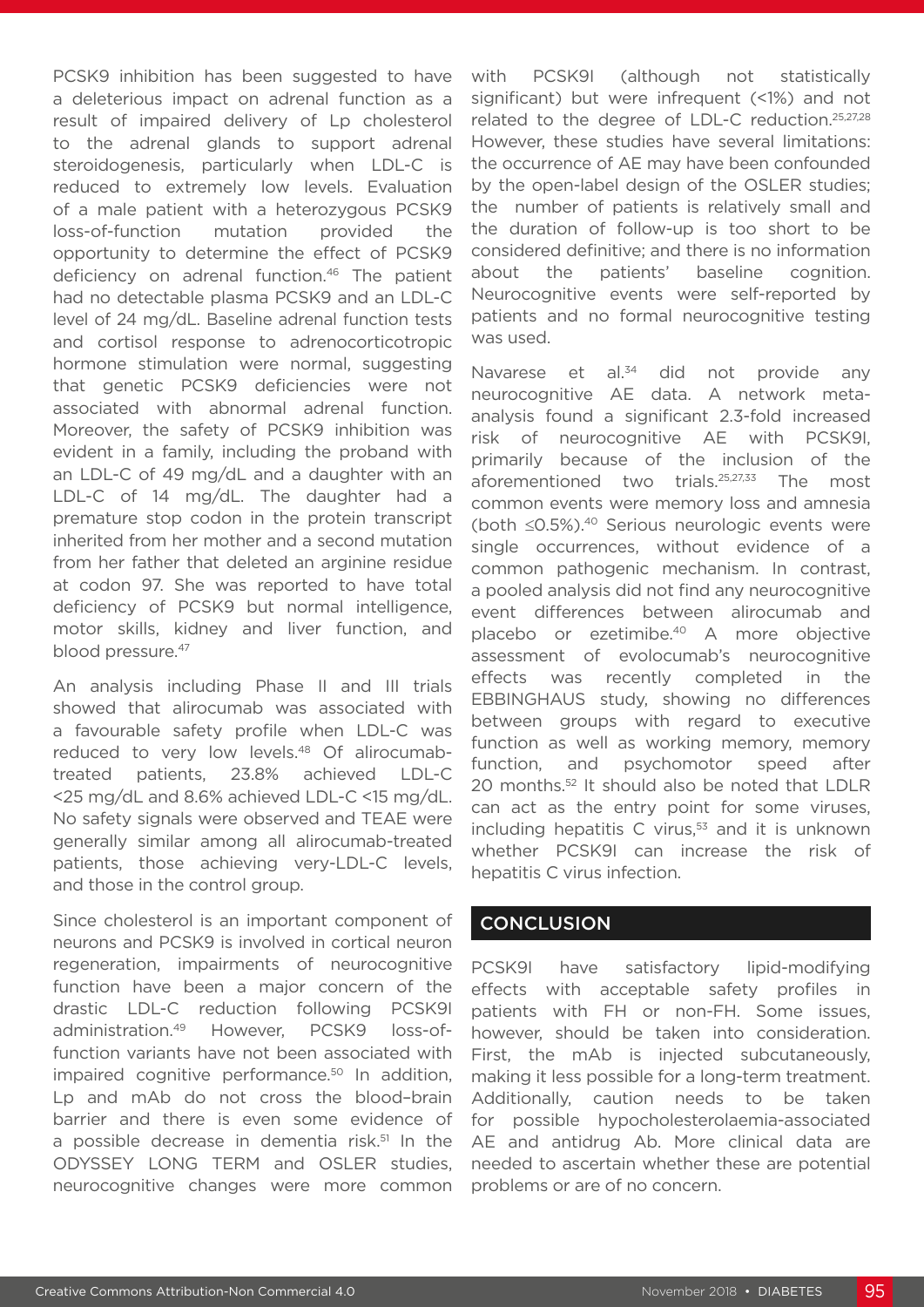#### References

- 1. Seidah NG et al. The secretory proprotein convertase neural apoptosis-regulated convertase 1 (NARC-1): Liver regeneration and neuronal differentiation. Proc Natl Acad Sci U S A. 2003;100(3):928-33.
- 2. Dong B et al. Strong induction of PCSK9 gene expression through HNF1alpha and SREBP2: Mechanism for the resistance to LDL-cholesterol lowering effect of statins in dyslipidemic hamsters. J Lipid Res. 2010;51(6):1486-95.
- 3. Lo Surdo P et al. Mechanistic implications for LDL receptor degradation from the PCSK9/LDLR structure at neutral pH. EMBO Rep. 2011;12(12):1300-5.
- 4. Li J et al. Secreted PCSK9 promotes LDL receptor degradation independently of proteolytic activity. Biochem J. 2007;406(2):203-7.
- Horton JD et al. PCSK9: A convertase that coordinates LDL catabolism. J Lipid Res. 2009;50(Suppl):S172-7.
- 6. Naoumova RP et al. Severe hypercholesterolemia in four British families with the D374Y mutation in the PCSK9 gene: Long-term follow-up and treatment response. Arterioscler Thromb Vasc Biol. 2005;25(12):2654-60.
- 7. Timms KM et al. A mutation in PCSK9 causing autosomaldominant hypercholesterolemia in a Utah pedigree. Hum Genet. 2004;114(4):349-53.
- 8. Leren TP. Mutations in the PCSK9 gene in Norwegian subjects with autosomal dominant hypercholesterolemia. Clin Genet. 2004;65(5):419-22.
- 9. Davignon J et al. The influence of PCSK9 polymorphisms on serum low-density lipoprotein cholesterol and risk of atherosclerosis. Curr Atheroscler Rep. 2010;12(5):308-15.
- 10. Cohen JC et al. Sequence variations in PCSK9, low LDL, and protection against coronary heart disease. N Engl J Med. 2006;354(12):1264-72.
- 11. Kathiresan S; Myocardial Infarction Genetics Consortium. A PCSK9 missense variant associated with a reduced risk of early-onset myocardial infarction. N Engl J Med. 2008;358(21):2299-300.
- 12. Graham MJ et al. Antisense inhibition of proprotein convertase subtilisin/ kexin type 9 reduces serum LDL in hyperlipidemic mice. J Lipid Res. 2007;48(4):763-7.
- 13. Frank-Kamenetsky M et al. Therapeutic RNAi targeting PCSK9 acutely lowers plasma cholesterol in rodents and LDL cholesterol in nonhuman primates. Proc Natl Acad Sci U S A. 2008;105(33):11915-20.
- 14. Duff CJ et al. Antibody-mediated

disruption of the interaction between PCSK9 and the low-density lipoprotein receptor. Biochem J. 2009;419(3):577-84.

- 15. Shan L et al. PCSK9 binds to multiple receptors and can be functionally inhibited by an EGF-A peptide. Biochem Biophys Res Commun. 2008;375(1):69-73.
- 16. Fitzgerald K et al. Effect of an RNA interference drug on the synthesis of proprotein convertase subtilisin/kexin type 9 (PCSK9) and the concentration of serum LDL cholesterol in healthy volunteers: A randomised, single-blind, placebo controlled, Phase 1 trial. Lancet. 2014;383(9911):60-8.
- 17. Ray KK et al. Inclisiran in patients at high cardiovascular risk with elevated LDL cholesterol. N Engl J Med. 2017;376(15):1430-40.
- 18. Wang W et al. Monoclonal antibody pharmacokinetics and pharmacodynamics. Clin Pharmacol Ther. 2008;84(5):548-58.
- 19. Supersaxo A et al. Effect of molecular weight on the lymphatic absorption of water-soluble compounds following subcutaneous administration. Pharm Res. 1990;7(2):167-9.
- 20. Lobo ED et al. Antibody pharmacokinetics and pharmacodynamics. J Pharm Sci. 2004;93(11):2645-68.
- 21. Burke AC et al. PCSK9: Regulation and target for drug development for dyslipidemia. Annu Rev Pharmacol Toxicol. 2017;57:223-44.
- 22. Dostalek M et al. Pharmacokinetics, pharmacodynamics and physiologically-based pharmacokinetic modelling of monoclonal antibodies. Clin Pharmacokinet. 2013;52(2):83-124.
- 23. Raal FJ et al.; TESLA Investigators. Inhibition of PCSK9 with evolocumab in homozygous familial hypercholesterolaemia (TESLA Part B): A randomised, double-blind, placebo-controlled trial. Lancet. 2015;385(9965):341-50.
- 24. Raal FJ et al. Long-term treatment with evolocumab added to conventional drug therapy, with or without apheresis, in patients with homozygous familial hypercholesterolaemia: An interim subset analysis of the open-label TAUSSIG study. Lancet Diabetes Endocrinol. 2017;5(4):280-90.
- 25. Robinson JG et al.; ODYSSEY LONG TERM Investigators. Efficacy and safety of alirocumab in reducing lipids and cardiovascular events. N Engl J Med. 2015;372(16):1489-99.
- 26. Ray KK et al. Reductions in atherogenic lipids and major

cardiovascular events: A pooled analysis of 10 ODYSSEY trials comparing alirocumab to control. Circulation. 2016;134(24):1931-43.

- 27. Sabatine MS et al.; for the Open-Label Study of Long-Term Evaluation against LDL Cholesterol (OSLER) Investigators. Efficacy and safety of evolocumab in reducing lipids and cardiovascular events. N Engl J Med. 2015;372(16):1500-9.
- 28. Koren MJ et al. Long-term lowdensity lipoprotein cholesterollowering efficacy, persistence, and safety of evolocumab in treatment of hypercholesterolemia: Results up to 4 years from the open-label OSLER-1 extension study. JAMA Cardiol. 2017;2(6):598-607.
- 29. Blom DJ et al.; for the DESCARTES Investigators. A 52-week placebocontrolled trial of evolocumab in hyperlipidemia. N Engl J Med. 2014;370(19):1809-19.
- 30. Nicholls SJ et al. Effect of evolocumab on progression of coronary disease in statintreated patients: The GLAGOV randomized clinical trial. JAMA. 2016;316(22):2373-84.
- 31. Sabatine MS et al.; FOURIER Steering Committee and Investigators. Evolocumab and clinical outcomes in patients with cardiovascular disease. N Engl J Med. 2017;376(18):1713-22.
- 32. Zhang XL et al. Safety and efficacy of anti-PCSK9 antibodies: A metaanalysis of 25 randomized, controlled trials. BMC Med. 2015;13:123.
- 33. Lipinski MJ et al. The impact of proprotein convertase subtilisin-kexin type 9 serine protease inhibitors on lipid levels and outcomes in patients with primary hypercholesterolaemia: A network meta-analysis. Eur Heart J. 2016;37(6):536-45.
- 34. Navarese EP et al. Effects of proprotein convertase subtilisin/ kexin type 9 antibodies in adults with hypercholesterolemia: A systematic review and meta-analysis. Ann Intern Med. 2015;163(1):40-51.
- 35. Li C et al. Efficiency and safety of proprotein convertase subtilisin/ kexin 9 monoclonal antibody on hypercholesterolemia: A meta-analysis of 20 randomized controlled trials. J Am Heart Assoc. 2015;4(6):e001937.
- 36. Davignon J, Dubuc G. Statins and ezetimibe modulate plasma proprotein convertase subtilisin kexin-9 (PCSK9) levels. Trans Am Clin Climatol Assoc. 2009;120:163-73.
- 37. Ason B et al. Improved efficacy for ezetimibe and rosuvastatin by attenuating the induction of PCSK9. J Lipid Res. 2011;52(4):679-87.
- 38. Zhang L et al. An anti-PCSK9